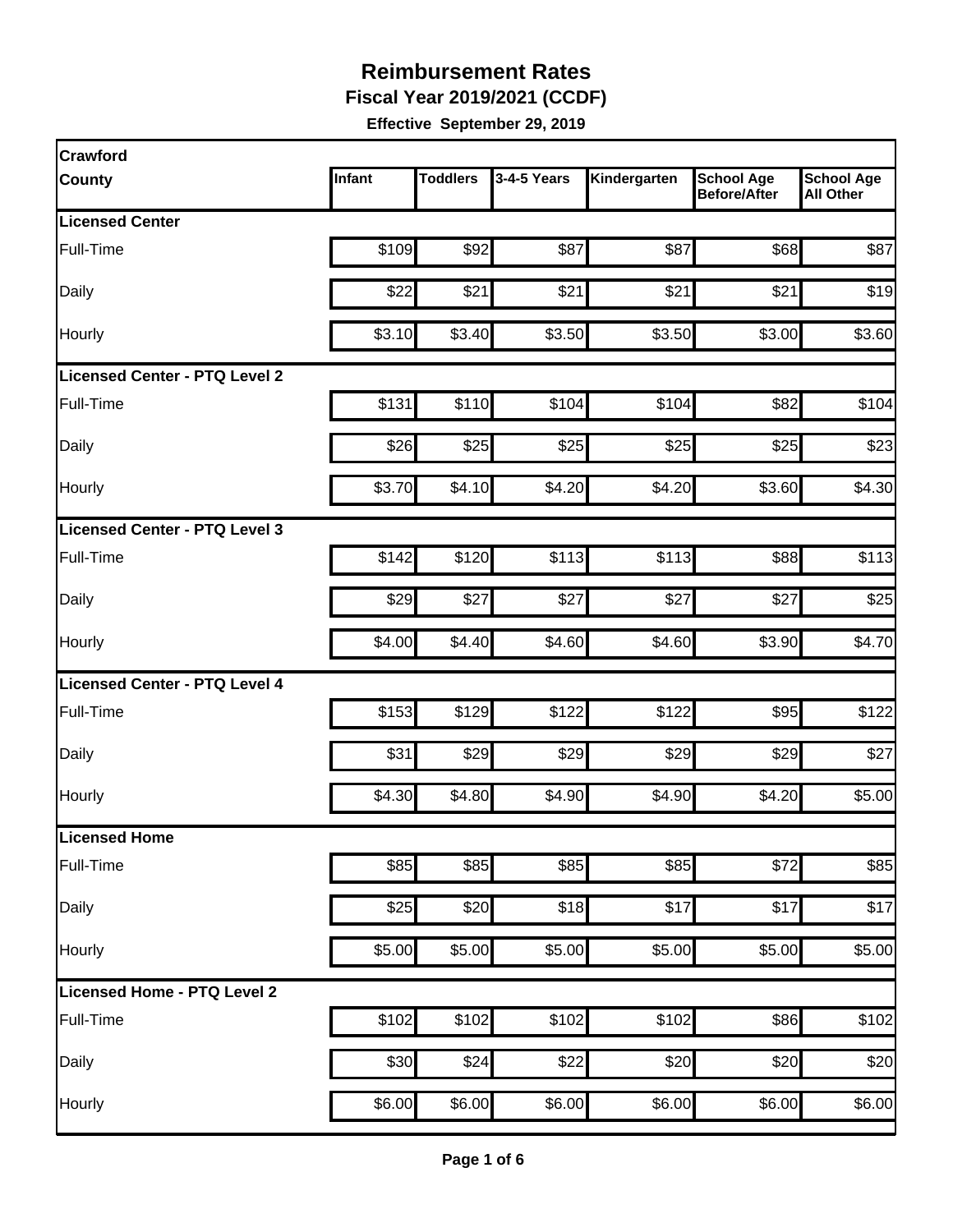**Fiscal Year 2019/2021 (CCDF)**

| Crawford                                 |        |                 |                  |              |                                          |                                       |
|------------------------------------------|--------|-----------------|------------------|--------------|------------------------------------------|---------------------------------------|
| County                                   | Infant | <b>Toddlers</b> | 3-4-5 Years      | Kindergarten | <b>School Age</b><br><b>Before/After</b> | <b>School Age</b><br><b>All Other</b> |
| <b>Licensed Home - PTQ Level 3</b>       |        |                 |                  |              |                                          |                                       |
| Full-Time                                | \$111  | \$111           | \$111            | \$111        | \$94                                     | \$111                                 |
| Daily                                    | \$33   | \$26            | \$23             | \$22         | \$22                                     | \$22                                  |
| Hourly                                   | \$6.50 | \$6.50          | \$6.50           | \$6.50       | \$6.50                                   | \$6.50                                |
| Licensed Home - PTQ Level 4              |        |                 |                  |              |                                          |                                       |
| Full-Time                                | \$119  | \$119           | \$119            | \$119        | \$101                                    | \$119                                 |
| Daily                                    | \$35   | \$28            | \$25             | \$24         | \$24                                     | \$24                                  |
| Hourly                                   | \$7.00 | \$7.00          | \$7.00           | \$7.00       | \$7.00                                   | \$7.00                                |
| <b>Registered Ministry</b>               |        |                 |                  |              |                                          |                                       |
| Full-Time                                | \$97   | \$79            | \$73             | \$62         | \$40                                     | \$68                                  |
| Daily                                    | \$19   | \$16            | \$16             | \$13         | \$10                                     | \$16                                  |
| Hourly                                   | \$3.10 | \$3.10          | \$2.70           | \$2.80       | \$2.70                                   | \$2.70                                |
| <b>Registered Ministry - PTQ Level 1</b> |        |                 |                  |              |                                          |                                       |
| Full-Time                                | \$103  | \$86            | \$80             | \$75         | \$54                                     | \$78                                  |
| Daily                                    | \$21   | \$19            | \$19             | \$17         | \$16                                     | \$18                                  |
| Hourly                                   | \$3.10 | \$3.30          | \$3.10           | \$3.20       | \$2.90                                   | \$3.20                                |
| <b>Registered Ministry - PTQ Level 2</b> |        |                 |                  |              |                                          |                                       |
| Full-Time                                | \$131  | \$110           | \$104            | \$104        | \$82                                     | \$104                                 |
| Daily                                    | \$26   | \$25            | $\overline{$}25$ | \$25         | \$25                                     | \$23                                  |
| Hourly                                   | \$3.70 | \$4.10          | \$4.20           | \$4.20       | \$3.60                                   | \$4.30                                |
| <b>Registered Ministry - PTQ Level 3</b> |        |                 |                  |              |                                          |                                       |
| Full-Time                                | \$142  | \$120           | \$113            | \$113        | \$88                                     | \$113                                 |
| Daily                                    | \$29   | \$27            | \$27             | \$27         | \$27                                     | \$25                                  |
| Hourly                                   | \$4.00 | \$4.40          | \$4.60           | \$4.60       | \$3.90                                   | \$4.70                                |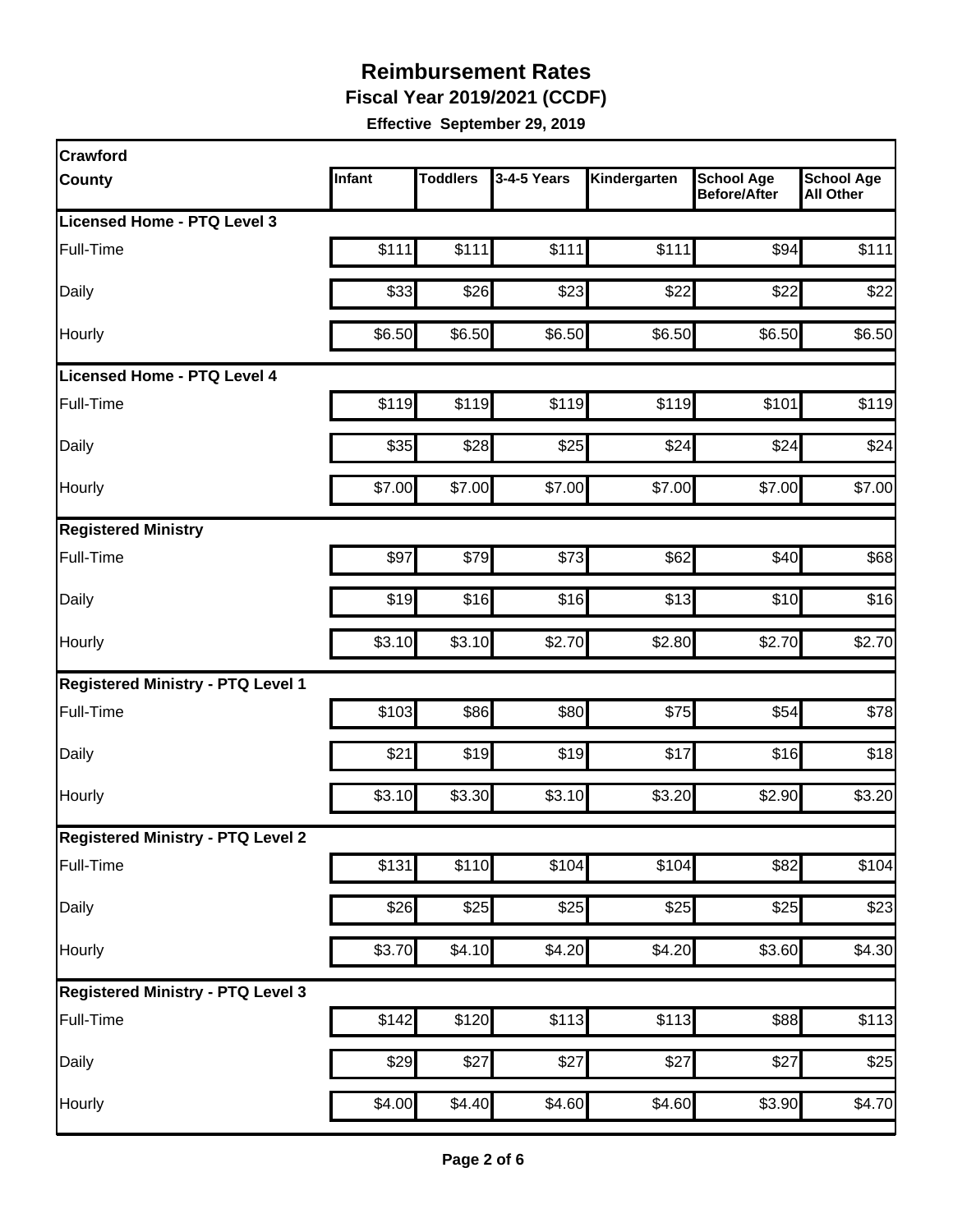**Fiscal Year 2019/2021 (CCDF)**

| Crawford                                 |        |                 |             |              |                                          |                                       |
|------------------------------------------|--------|-----------------|-------------|--------------|------------------------------------------|---------------------------------------|
| <b>County</b>                            | Infant | <b>Toddlers</b> | 3-4-5 Years | Kindergarten | <b>School Age</b><br><b>Before/After</b> | <b>School Age</b><br><b>All Other</b> |
| <b>Registered Ministry - PTQ Level 4</b> |        |                 |             |              |                                          |                                       |
| Full-Time                                | \$153  | \$129           | \$122       | \$122        | \$95                                     | \$122                                 |
| Daily                                    | \$31   | \$29            | \$29        | \$29         | \$29                                     | \$27                                  |
| Hourly                                   | \$4.30 | \$4.80          | \$4.90      | \$4.90       | \$4.20                                   | \$5.00                                |
| <b>Exempt Center</b>                     |        |                 |             |              |                                          |                                       |
| Full-Time                                | \$97   | \$79            | \$73        | \$62         | \$40                                     | \$68                                  |
| Daily                                    | \$19   | \$16            | \$16        | \$13         | \$10                                     | \$16                                  |
| Hourly                                   | \$3.10 | \$3.10          | \$2.70      | \$2.80       | \$2.70                                   | \$2.70                                |
| <b>Accredited Exempt Center</b>          |        |                 |             |              |                                          |                                       |
| Full-Time                                | \$120  | \$101           | \$96        | \$96         | \$73                                     | \$96                                  |
| Daily                                    | \$24   | \$23            | \$23        | \$23         | \$23                                     | \$21                                  |
| Hourly                                   | \$3.40 | \$3.70          | \$3.90      | \$3.90       | \$3.30                                   | \$4.00                                |
| <b>Exempt Home</b>                       |        |                 |             |              |                                          |                                       |
| Full-Time                                | \$72   | \$68            | \$57        | \$45         | \$28                                     | \$57                                  |
| Daily                                    | \$10   | \$10            | \$12        | \$10         | \$5                                      | \$12                                  |
| Hourly                                   | \$2.10 | \$2.10          | \$1.60      | \$1.20       | \$1.20                                   | \$1.20                                |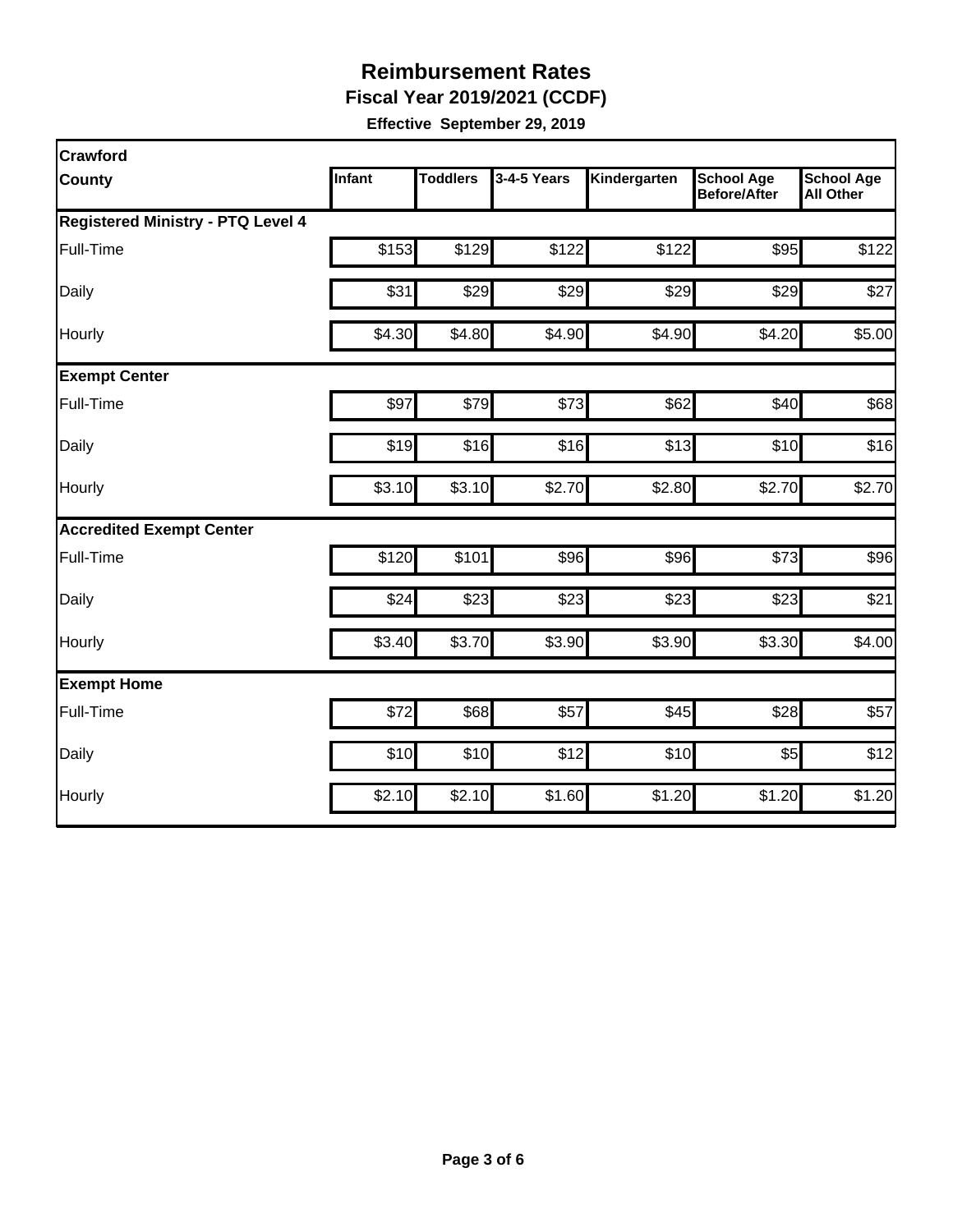#### **School Year 2019/2021 (OMW Pre-K) Reimbursement Rates**

| <b>Crawford</b>                      |        |                 |             |              |                                   |                                       |
|--------------------------------------|--------|-----------------|-------------|--------------|-----------------------------------|---------------------------------------|
| <b>County</b>                        | Infant | <b>Toddlers</b> | 3-4-5 Years | Kindergarten | <b>School Age</b><br>Before/After | <b>School Age</b><br><b>All Other</b> |
| <b>Licensed Center - PTQ Level 3</b> |        |                 |             |              |                                   |                                       |
| Full-Time                            |        |                 | \$124.30    |              |                                   |                                       |
| Daily                                |        |                 |             |              |                                   |                                       |
| Hourly                               |        |                 |             |              |                                   |                                       |
| <b>Licensed Center - PTQ Level 4</b> |        |                 |             |              |                                   |                                       |
| Full-Time                            |        |                 | \$134.20    |              |                                   |                                       |
| Daily                                |        |                 |             |              |                                   |                                       |
| Hourly                               |        |                 |             |              |                                   |                                       |
| Licensed Home - PTQ Level 3          |        |                 |             |              |                                   |                                       |
| Full-Time                            |        |                 | \$122.10    |              |                                   |                                       |
| Daily                                |        |                 |             |              |                                   |                                       |
| Hourly                               |        |                 |             |              |                                   |                                       |
| <b>Licensed Home - PTQ Level 4</b>   |        |                 |             |              |                                   |                                       |
| Full-Time                            |        |                 | \$130.90    |              |                                   |                                       |
| Daily                                |        |                 |             |              |                                   |                                       |
| Hourly                               |        |                 |             |              |                                   |                                       |
| VCP Ministry - PTQ Level 0           |        |                 |             |              |                                   |                                       |
| Full-Time                            |        |                 | \$80.30     |              |                                   |                                       |
| Daily                                |        |                 |             |              |                                   |                                       |
| Hourly                               |        |                 |             |              |                                   |                                       |
| <b>VCP Ministry - PTQ Level 3</b>    |        |                 |             |              |                                   |                                       |
| Full-Time                            |        |                 | \$124.30    |              |                                   |                                       |
| Daily                                |        |                 |             |              |                                   |                                       |
| Hourly                               |        |                 |             |              |                                   |                                       |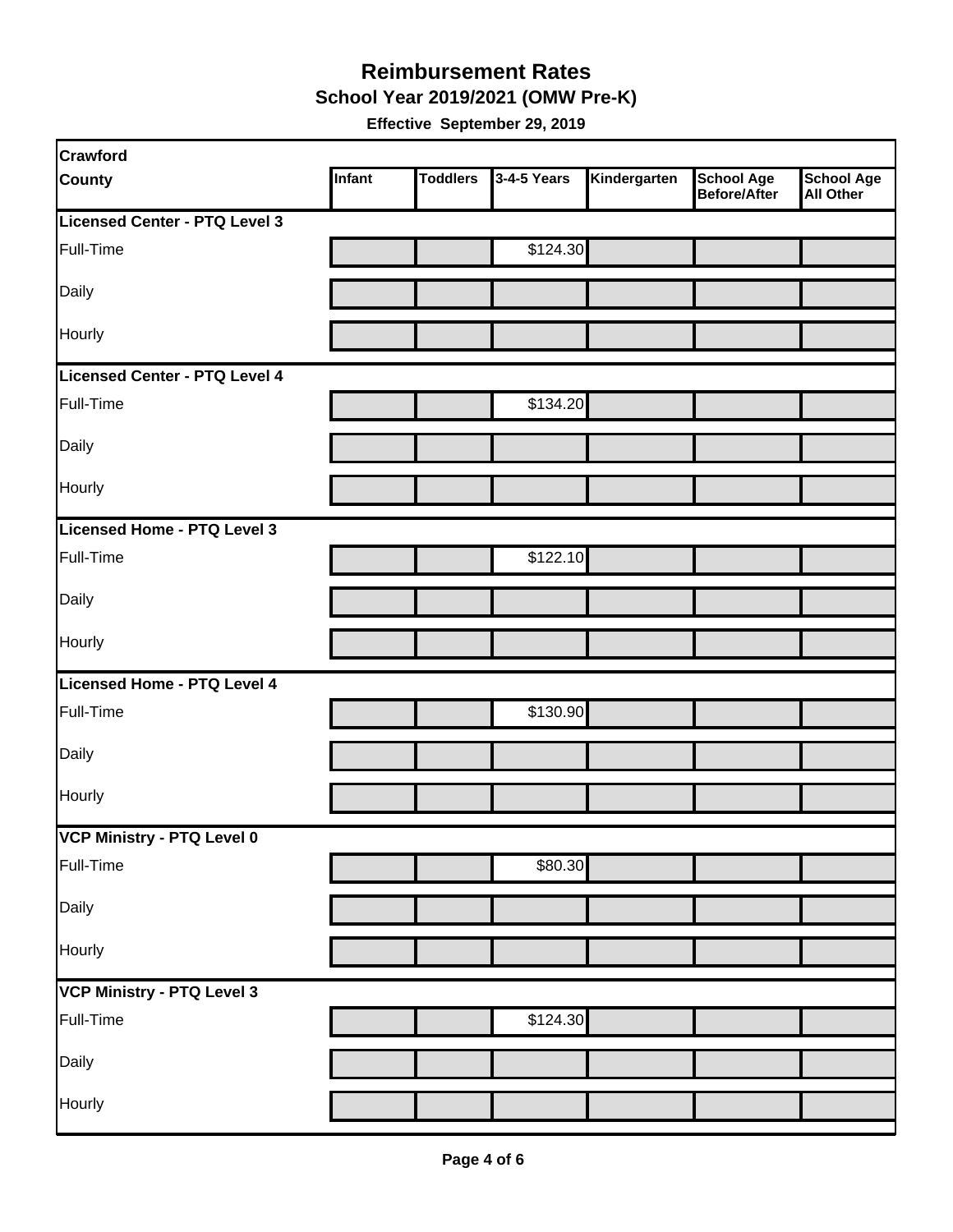**School Year 2019/2021 (OMW Pre-K)**

| Crawford                                       |        |                 |             |              |                                   |                                       |
|------------------------------------------------|--------|-----------------|-------------|--------------|-----------------------------------|---------------------------------------|
| <b>County</b>                                  | Infant | <b>Toddlers</b> | 3-4-5 Years | Kindergarten | <b>School Age</b><br>Before/After | <b>School Age</b><br><b>All Other</b> |
| <b>VCP Ministry - PTQ Level 4</b>              |        |                 |             |              |                                   |                                       |
| Full-Time                                      |        |                 | \$134.20    |              |                                   |                                       |
| Daily                                          |        |                 |             |              |                                   |                                       |
| Hourly                                         |        |                 |             |              |                                   |                                       |
| Private Accredited School - PTQ Level 0        |        |                 |             |              |                                   |                                       |
| Full-Time                                      |        |                 | \$95.70     |              |                                   |                                       |
| Daily                                          |        |                 |             |              |                                   |                                       |
| Hourly                                         |        |                 |             |              |                                   |                                       |
| Private Accredited School - PTQ Level 1        |        |                 |             |              |                                   |                                       |
| Full-Time                                      |        |                 | \$95.70     |              |                                   |                                       |
| Daily                                          |        |                 |             |              |                                   |                                       |
| Hourly                                         |        |                 |             |              |                                   |                                       |
| <b>Private Accredited School - PTQ Level 2</b> |        |                 |             |              |                                   |                                       |
| Full-Time                                      |        |                 | \$114.40    |              |                                   |                                       |
| Daily                                          |        |                 |             |              |                                   |                                       |
| Hourly                                         |        |                 |             |              |                                   |                                       |
| Private Accredited School - PTQ Level 3        |        |                 |             |              |                                   |                                       |
| Full-Time                                      |        |                 | \$124.30    |              |                                   |                                       |
| Daily                                          |        |                 |             |              |                                   |                                       |
| Hourly                                         |        |                 |             |              |                                   |                                       |
| Private Accredited School - PTQ Level 4        |        |                 |             |              |                                   |                                       |
| Full-Time                                      |        |                 | \$134.20    |              |                                   |                                       |
| Daily                                          |        |                 |             |              |                                   |                                       |
| Hourly                                         |        |                 |             |              |                                   |                                       |